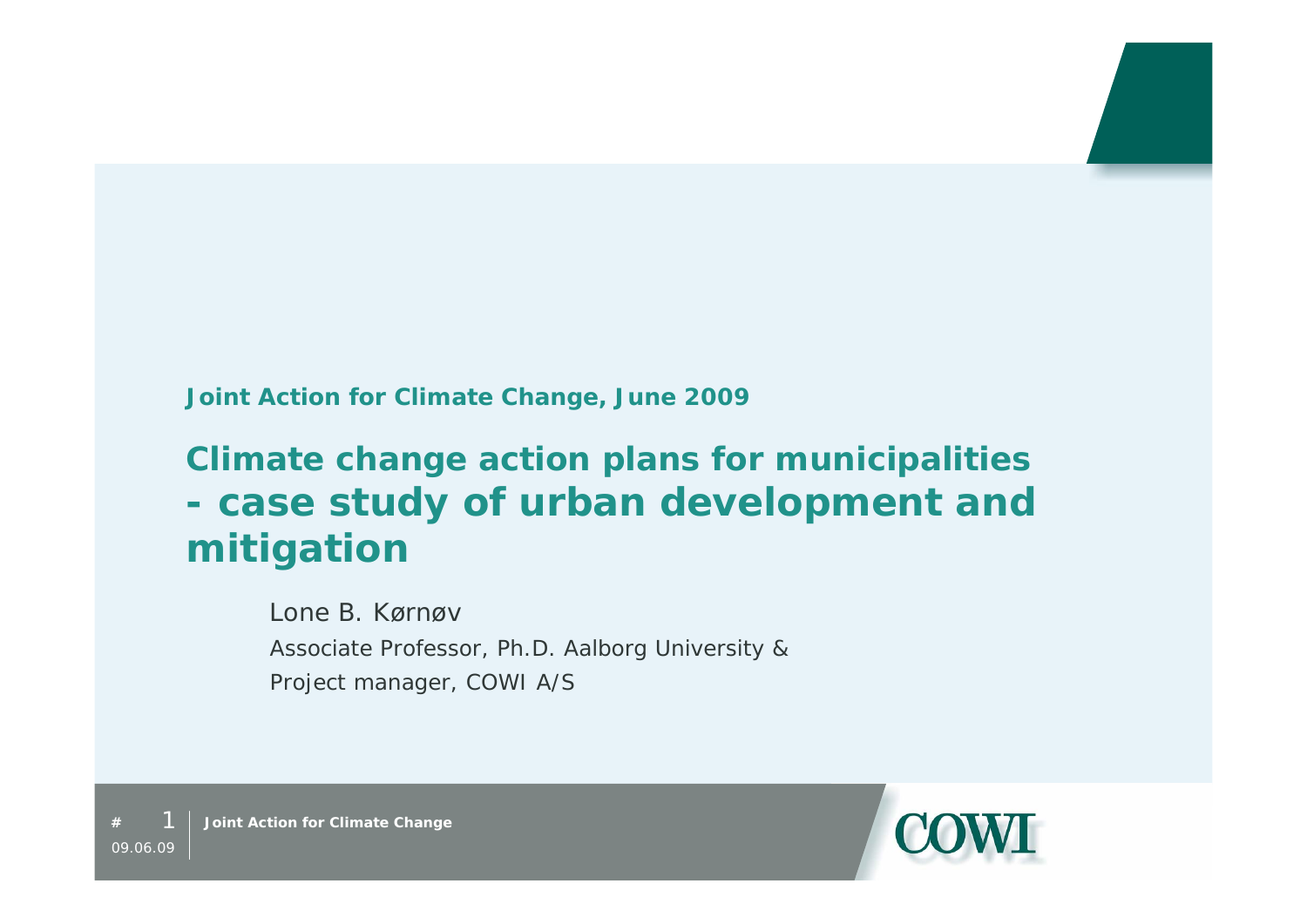#### **Program**

- $\bullet$ Climate change - challenges for municipal planning
- $\bullet$ Links between urban planning and climate change mitigation
- $\bullet$  Case: Urban development in Copenhagen
	- Example of calculating  $CO<sub>2</sub>$  emissions and economic consequenses of urban planning measures
- 0 Other examples …
- $\bullet$  $CO<sub>2</sub>$  – one part of the whole!
	- $-$  Synergies between CO<sub>2</sub>-means and other planning objectives

**#**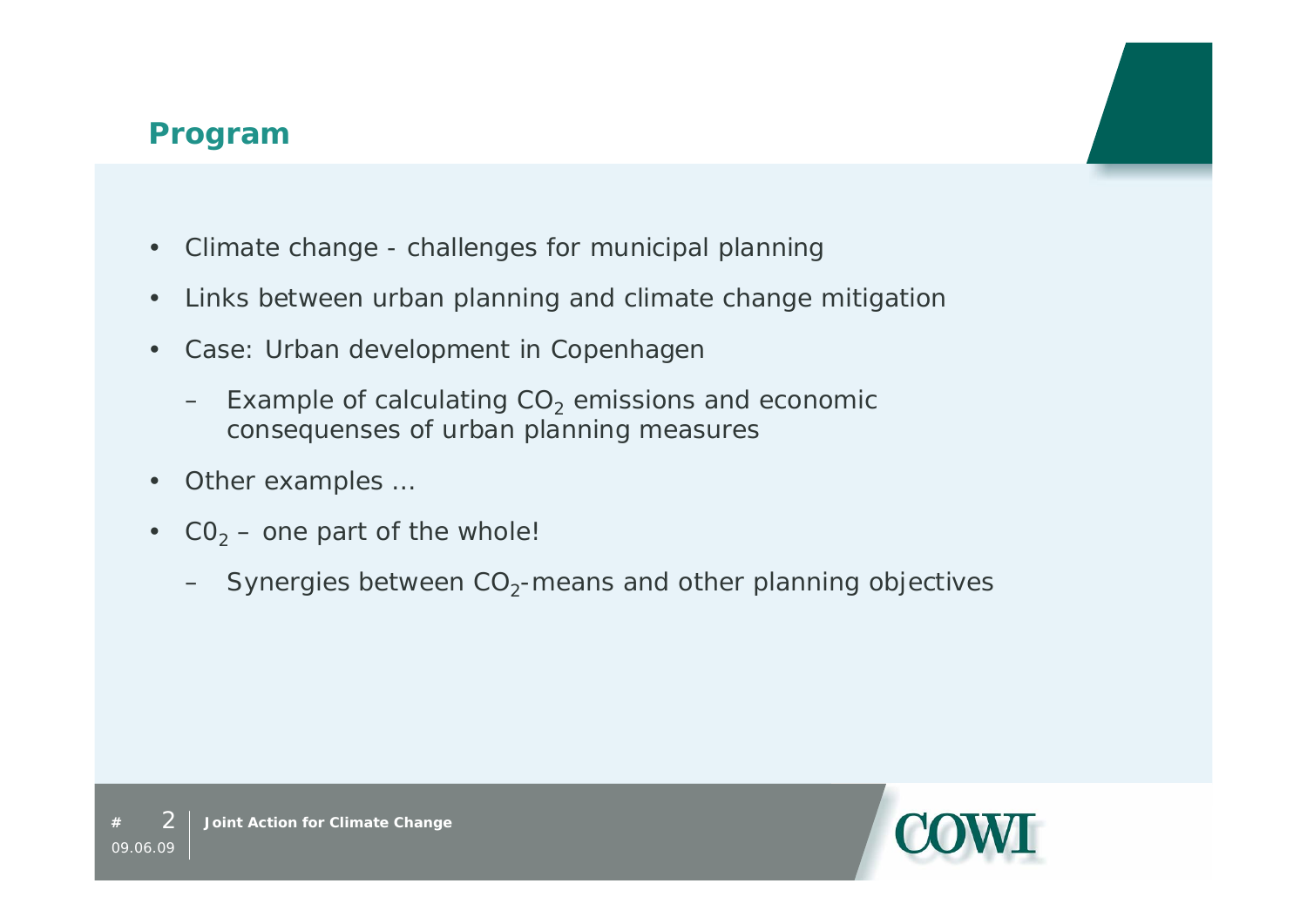## **Two important legs in the climate change challenge for the municipalities**



Climate change challenges the municipalities on two fronts:

- 1. Mitigation of further climate changes through reduction of green house gases from municipal activitites and geograhy and
- 2. Adaptation to climate change, like extreme weather events including storms, erosions and flooding.

**#**

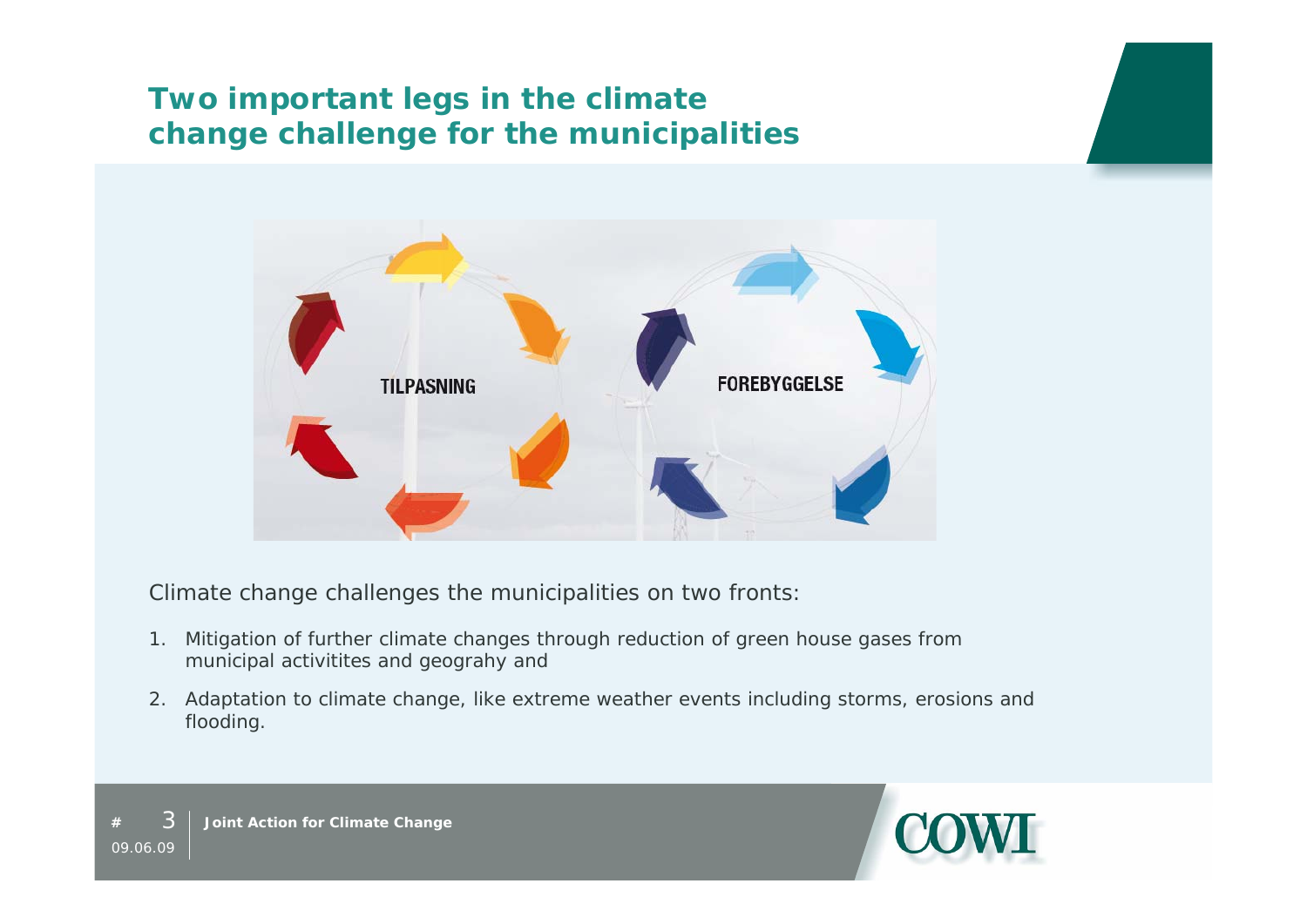#### **The third leg: The process and implementation**

The thirds leg includes e.g.:

- $\bullet$ Public participation
- $\bullet$ Partnerships
- 0 Coordination between climate change action plan and other planning
- $\bullet$ Implementation of the actions.





**#**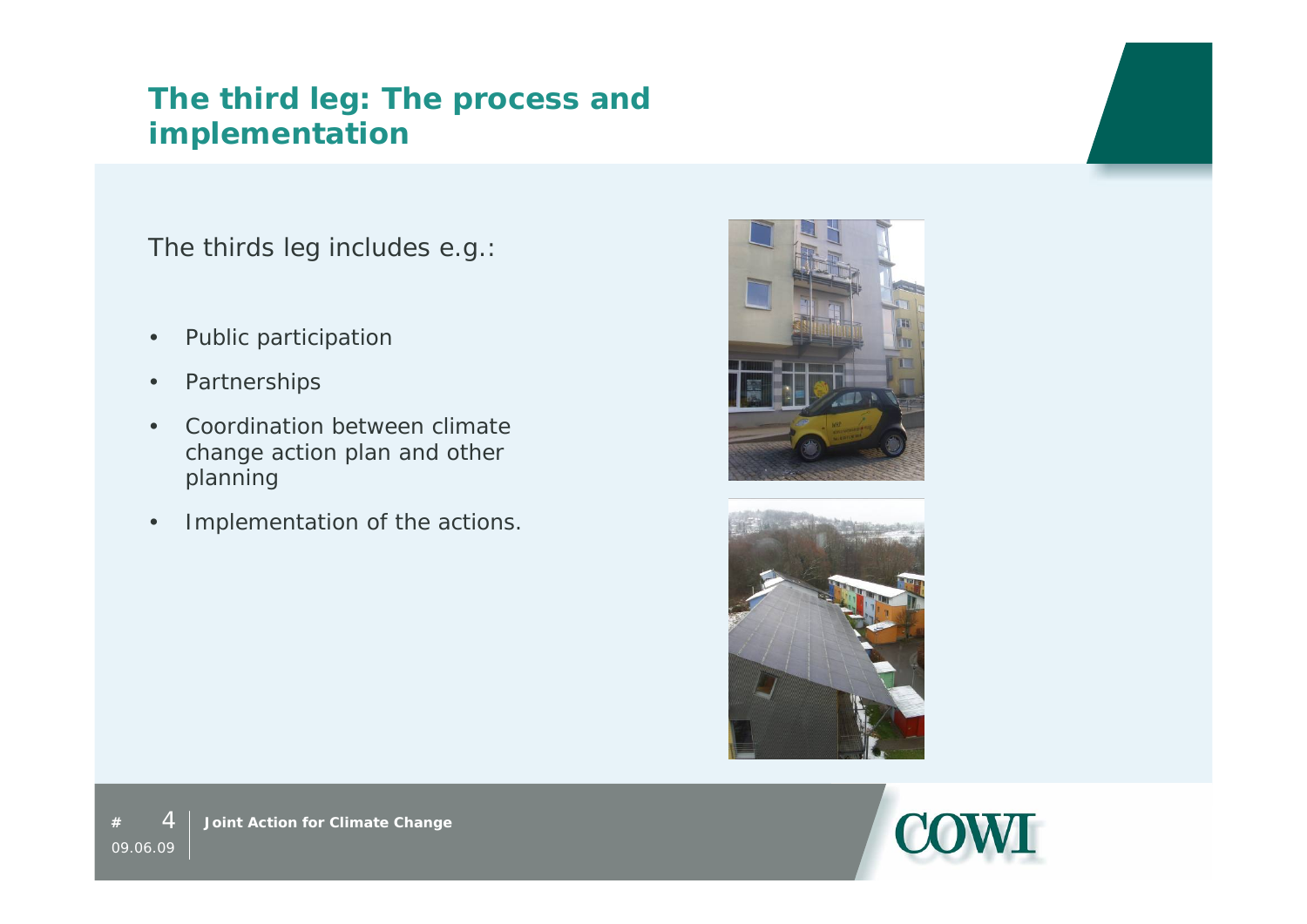#### **Cities and climate mitigation**

- 0 Cities require significant energy to e.g. **infrastructure**, to **production**, to **transport**, to **lightning**, **heating** and **cooling** of buildings.
- $\bullet$  Cities represents a significant energy use, **but has the possibility to change** the way, the energy is produced/used and how much is used and thereby reduce the impacts for climate change.





**Joint Action for Climate Change**

**#**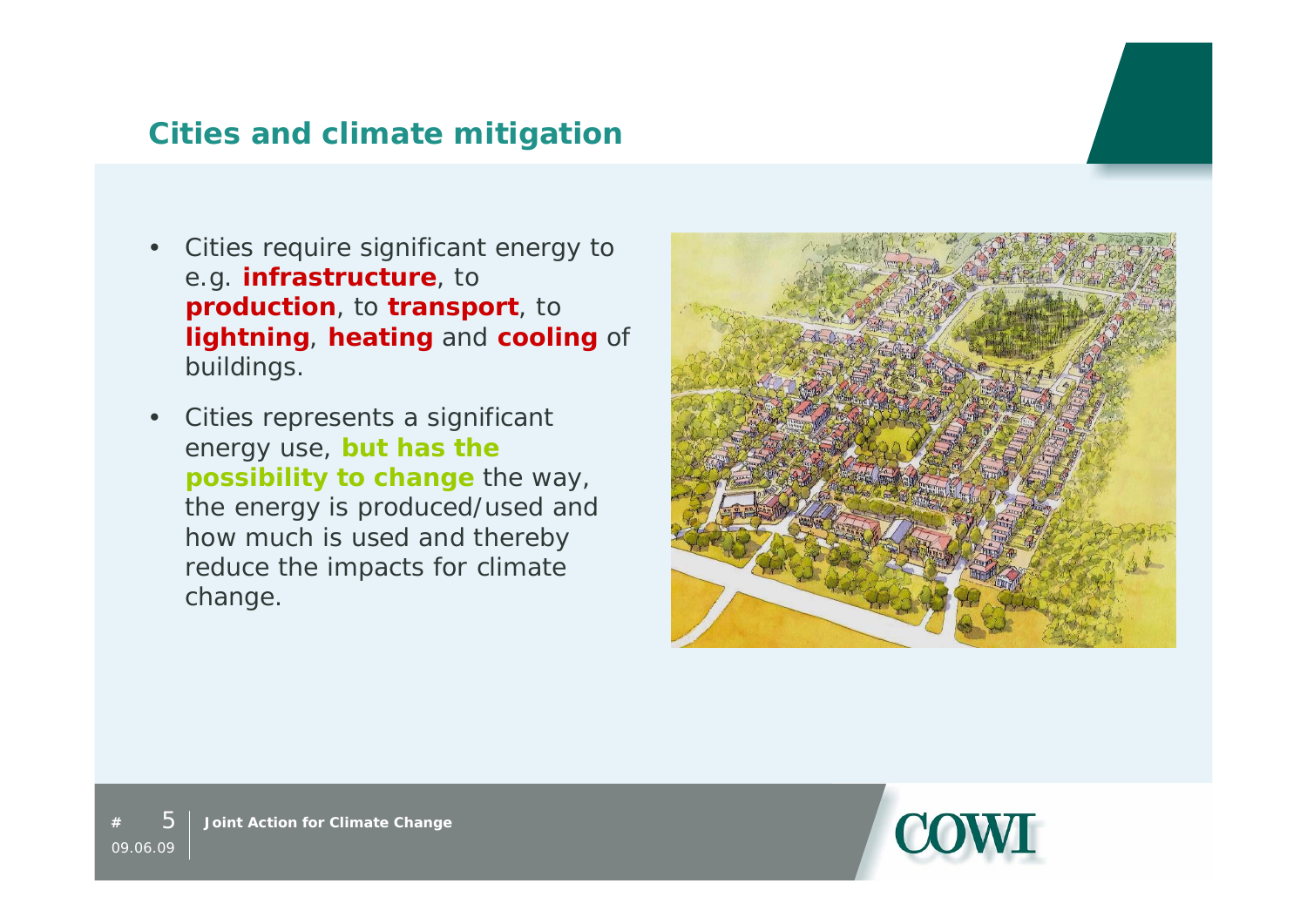## **Examples of means in urban planning**

- $\bullet$ Buildings (heating, cooling, electricity…)
- $\bullet$ Transport (modal split, vehicle miles traveled, fuel type…)
- $\bullet$ Land use (density, mix of uses, green…)
- $\bullet$ Localization of functions (housing, industry…)
- 0 Other (waste, water use, landscaping, parking pollicy…)



**#**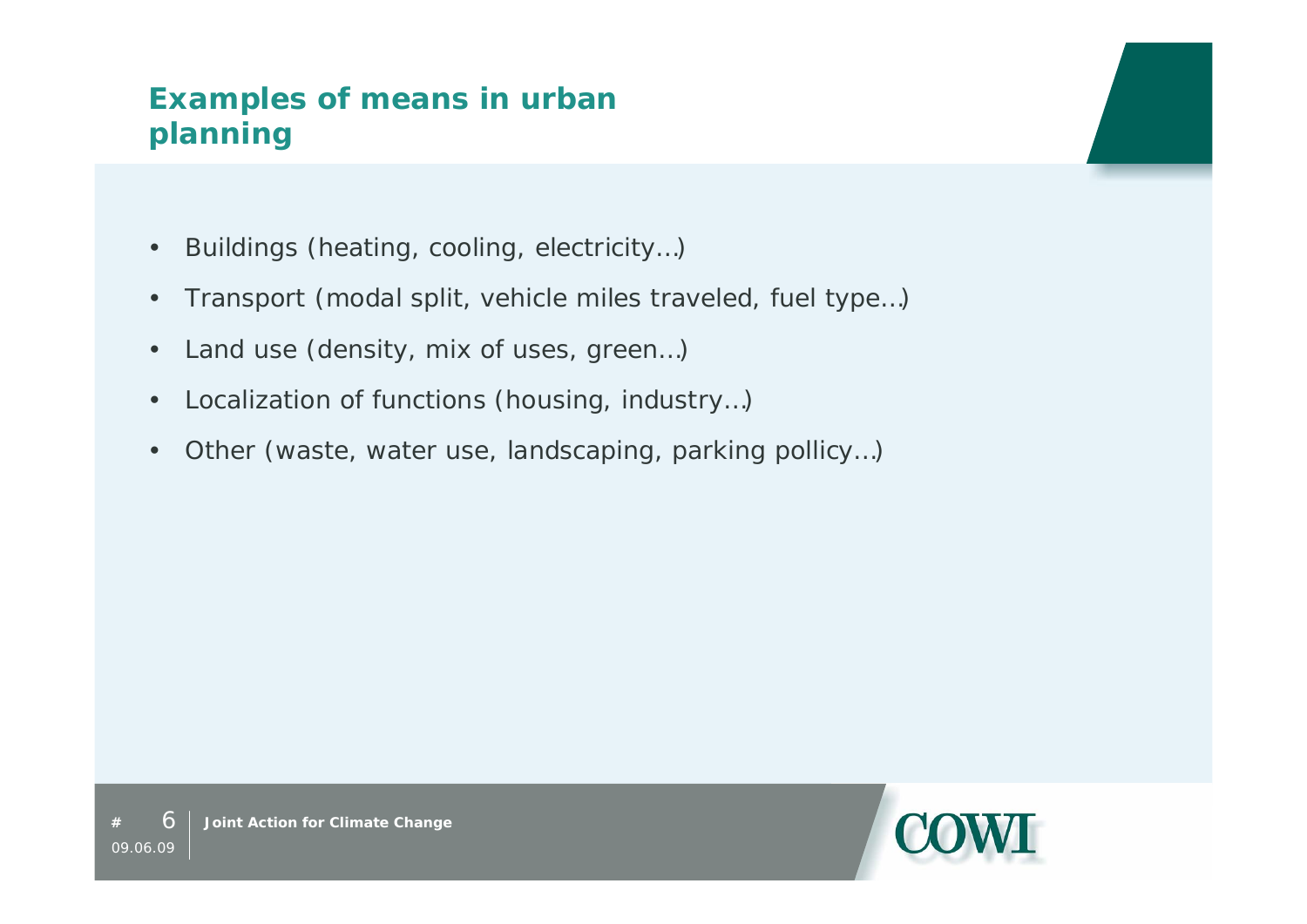#### **Mitigation**

5. Strategi for forebyggelse Hvilke virkemidler vil vi prioritere at gennemføre?



1. CO<sub>2</sub> kortlægning Hvad er CO<sub>2</sub> emissionen fra aktiviteter i kommunen i dag?

**FOREBYGGELSE** 

4. Økonomisk vurdering Hvad vil det koste at igangsætte virkemidlerne for CO2 reduktion? Og for hvem?



3. Vurdering af CO<sub>2</sub> reduktioner<br>Hvilke CO<sub>2</sub> reduktioner vil forskellige virkemidler give i vores kommune?



2. Indsatsanalyse Indenfor hvilke sektorer er

der behov og mulighed for at reducere emissionen?





**#**709.06.09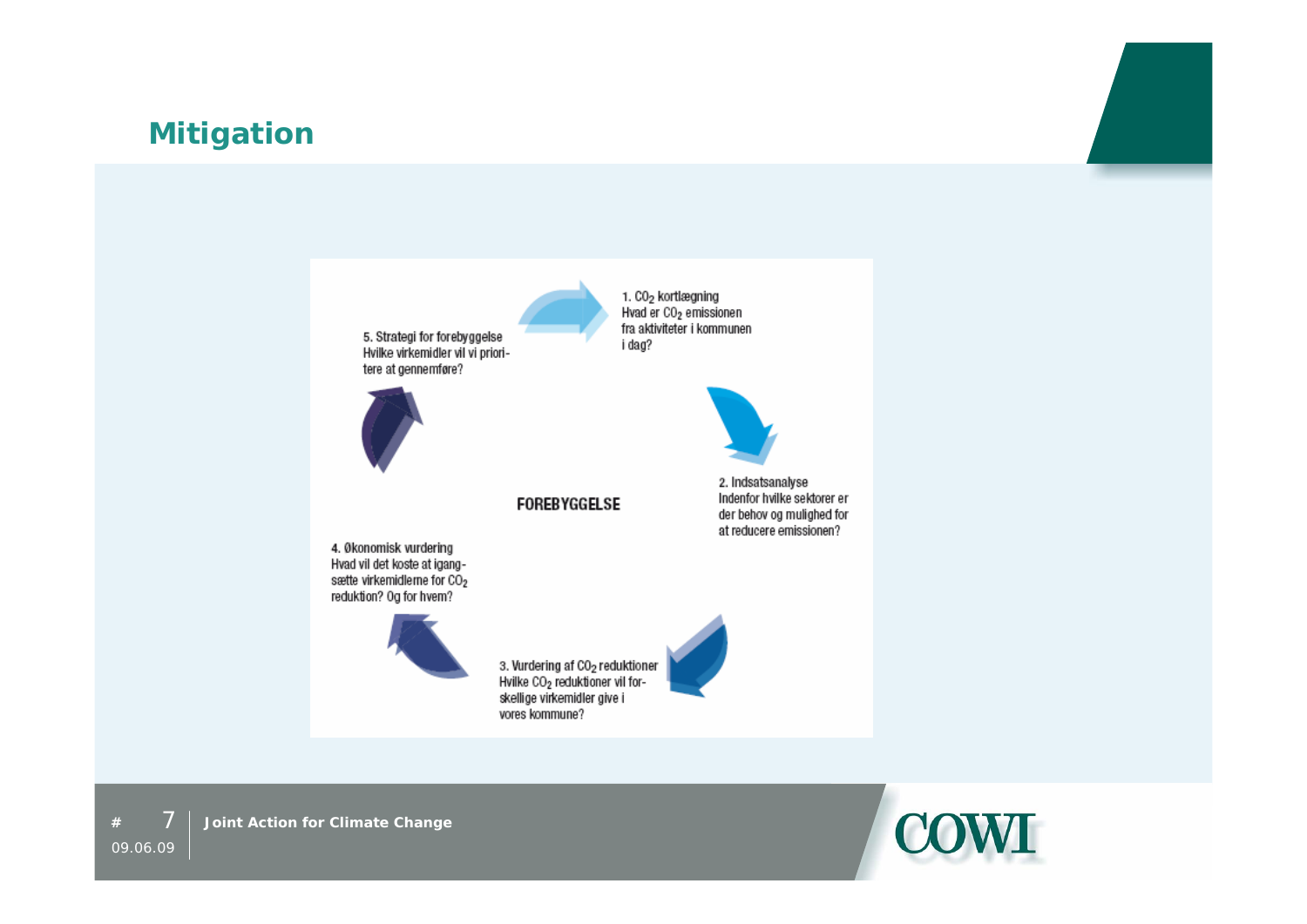## **Urban development means assessed in Copenhagen**

- $\bullet$ Localization in relation to city centre
- $\bullet$  Localization in relation to stations
- $\bullet$ Urban density
- $\bullet$ Parking norms
- $\bullet$ Low energy areas
- 0 Greening
- 0 Street lightning
- 0 Waste reduction





**#** 809.06.09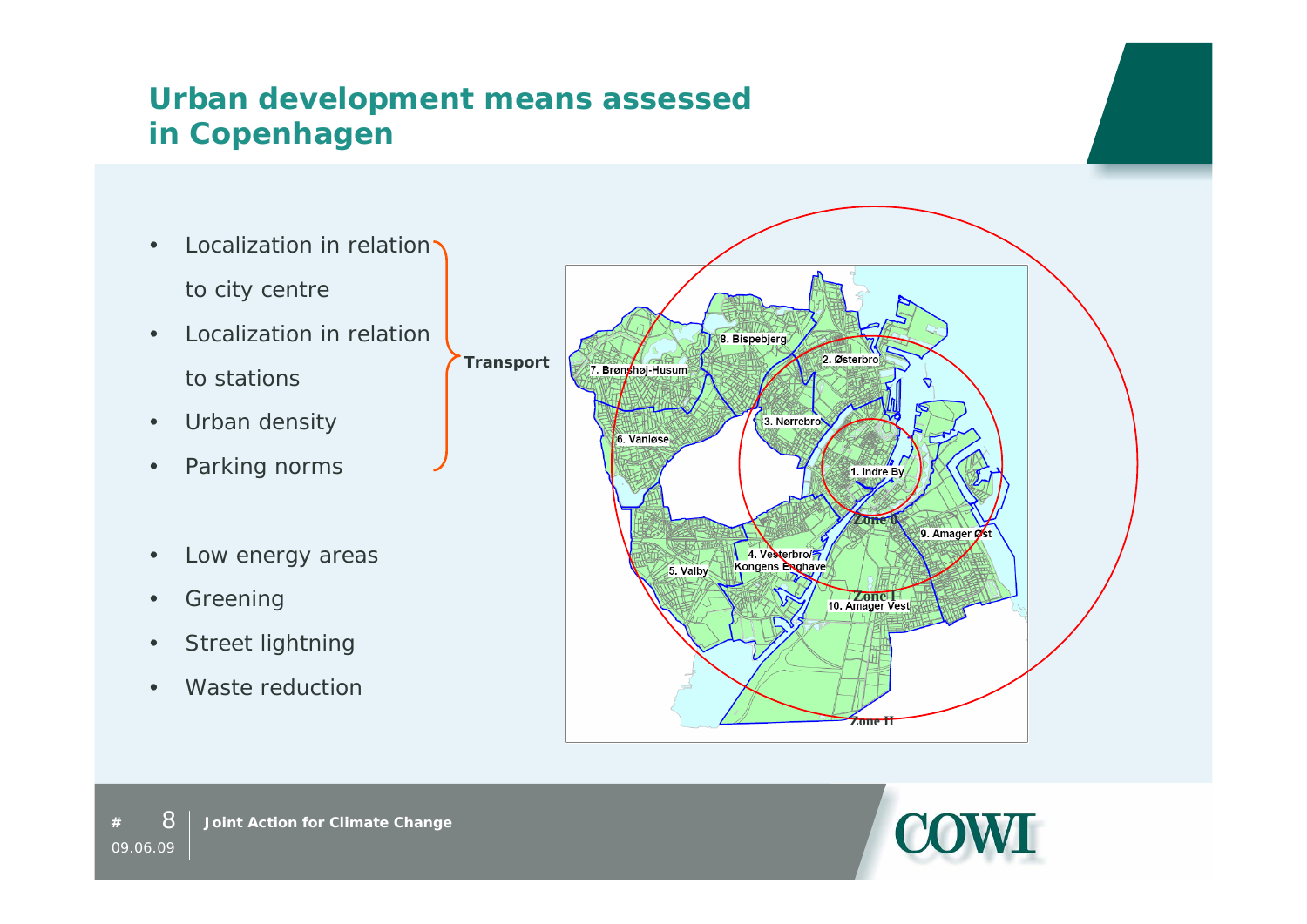| <b>Mean</b>                                     | <b>Cases</b>     |                                  |                                                     |
|-------------------------------------------------|------------------|----------------------------------|-----------------------------------------------------|
| <b>Lokalization of new</b><br>development areas | $0 - 1,5$ km     | $1,5 - 4$ km                     | $4 - 8$ km                                          |
| <b>Station closeness</b>                        | 100 % occupation | 50 % / 50 %                      | 100 % housing                                       |
| <b>Urban density</b>                            | 185 %            | 370 %                            |                                                     |
| Low energy areas                                | Passive houses   | Energy class II                  | Energy class I                                      |
| <b>Parking norms</b>                            | P-norm 1:200     | P-norm 1:500<br>In station areas | P-norm 1:500 In<br>station areas with<br>carsharing |
| Greening                                        | Green roofs      |                                  |                                                     |

| <b>Street lightning</b> | Change to low<br>energy lamps       |                                                   |  |
|-------------------------|-------------------------------------|---------------------------------------------------|--|
| Waste reduction         | Cube collection:<br>Metal and plast | <b>Residential collection:</b><br>Metal and plast |  |

**#**

9

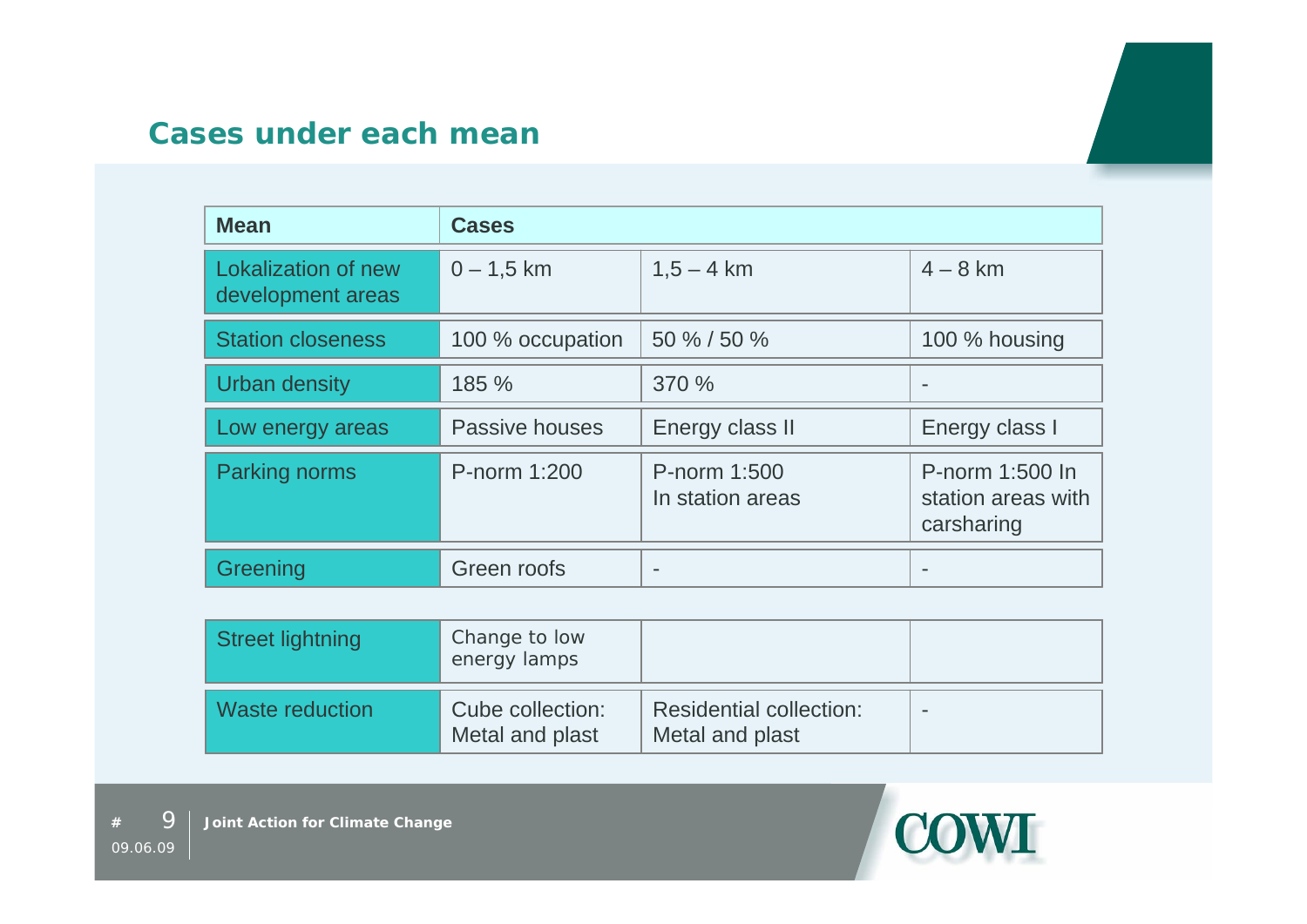#### **Example of assessment of CO<sub>2</sub> reduction: Parking norms**

- $\bullet$  Determination of reduced parking norms in new urban areas, including car free areas.
- $\bullet$ CO<sub>2</sub> effect is expected to be primarily a consequence of a reduced car transport.
- $\bullet$ Basis:

**#**

- Model for the linkage between p-norms and car transport
- Calculation of potential areas of new urban areas
- $-$  National CO<sub>2</sub> calculator

|                                              | tons reduced CO <sub>2</sub> per year |
|----------------------------------------------|---------------------------------------|
| P-norm Max, 1:150                            | 1.139                                 |
| P-norm Max 1:200                             | 2.289                                 |
| P-norm 1:500 car free areas                  | 963                                   |
| P-norm 1:500 car free areas with car sharing | 1.078                                 |

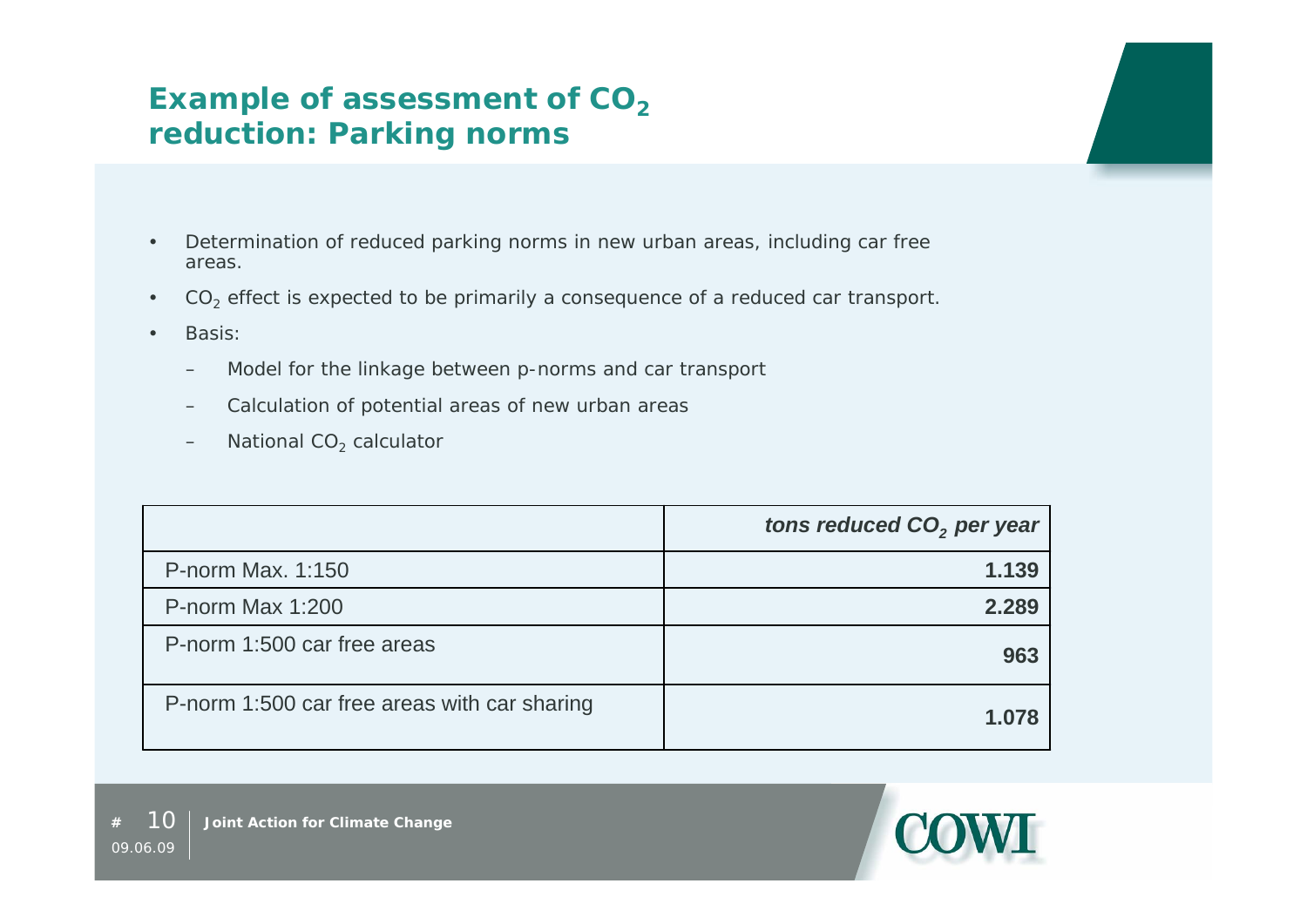#### **Example of calculation of economic consequences: Parking norms**

#### The economic calculations includes the following parameters:

- $\bullet$ Costs involved in car transport
- $\bullet$ Costs involved in train transport
- $\bullet$ Costs involved in bus transport
- $\bullet$ Costs involved in bicycle transport
- **Savings** by choice of alternative transport instead of car





|                                | 1:150<br>(max-norm in all<br>new urban<br>development<br>areas) | 1:200<br>(max-norm in all<br>new urban<br>development<br>areas) | 1:500<br>(Car free in the<br>station-close<br>areas) | 1:500<br>(Concept<br>with car<br>sharing) |
|--------------------------------|-----------------------------------------------------------------|-----------------------------------------------------------------|------------------------------------------------------|-------------------------------------------|
| <b>Savings</b><br>kr/ton $CO2$ | 24.194                                                          | 24.064                                                          | 23.293                                               | 23.337                                    |

**#**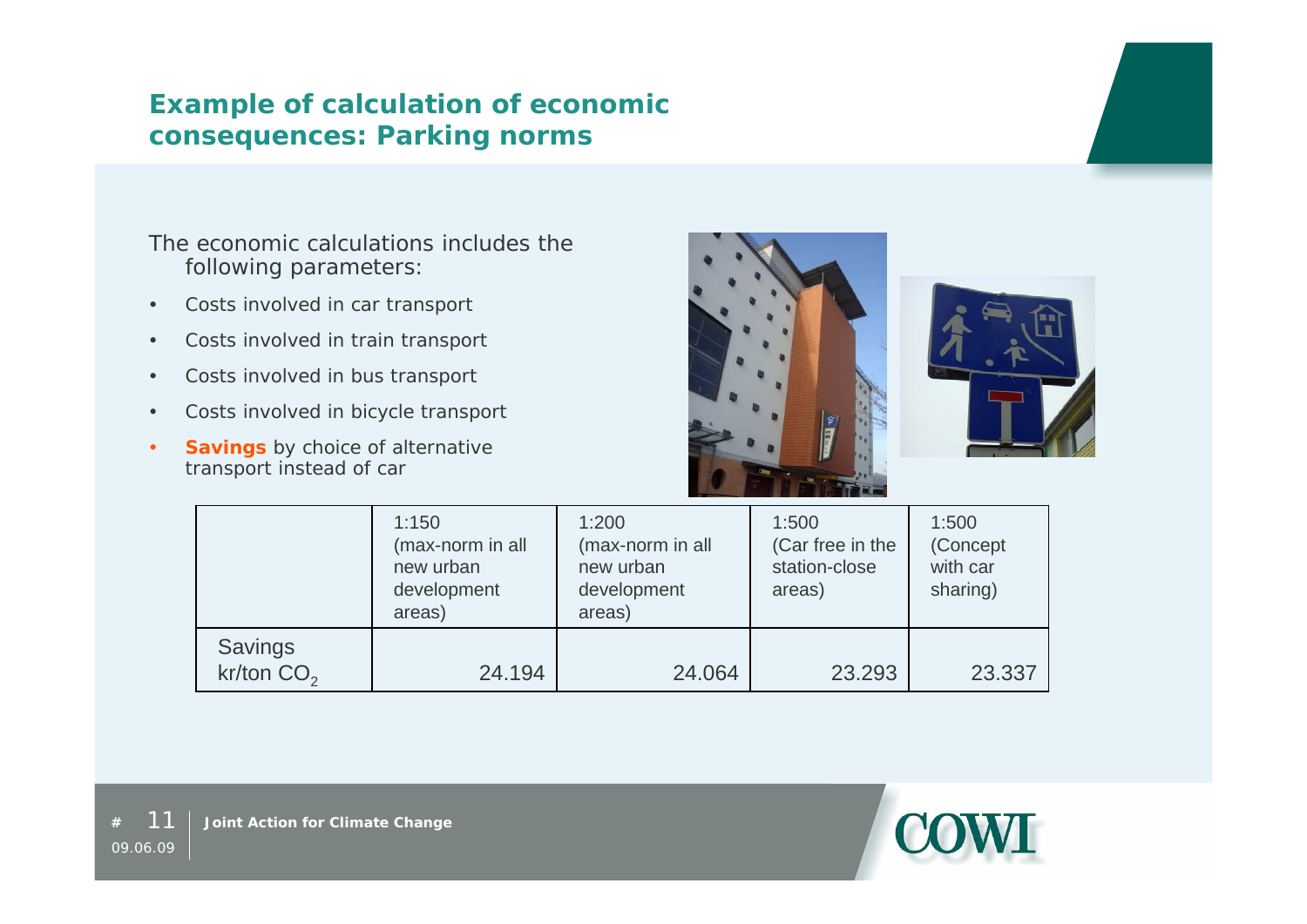#### **Assessment of urban development means**



Climate friendly urban development principles (higher density, localization at stations, reduced max parking norms)

- Urban density (180 %)
- Localization close to stations
- Parking norms (1:200)
- Low energy housing (Energy class I)
- Green roofs

 12**Joint Action for Climate Change**

**#**

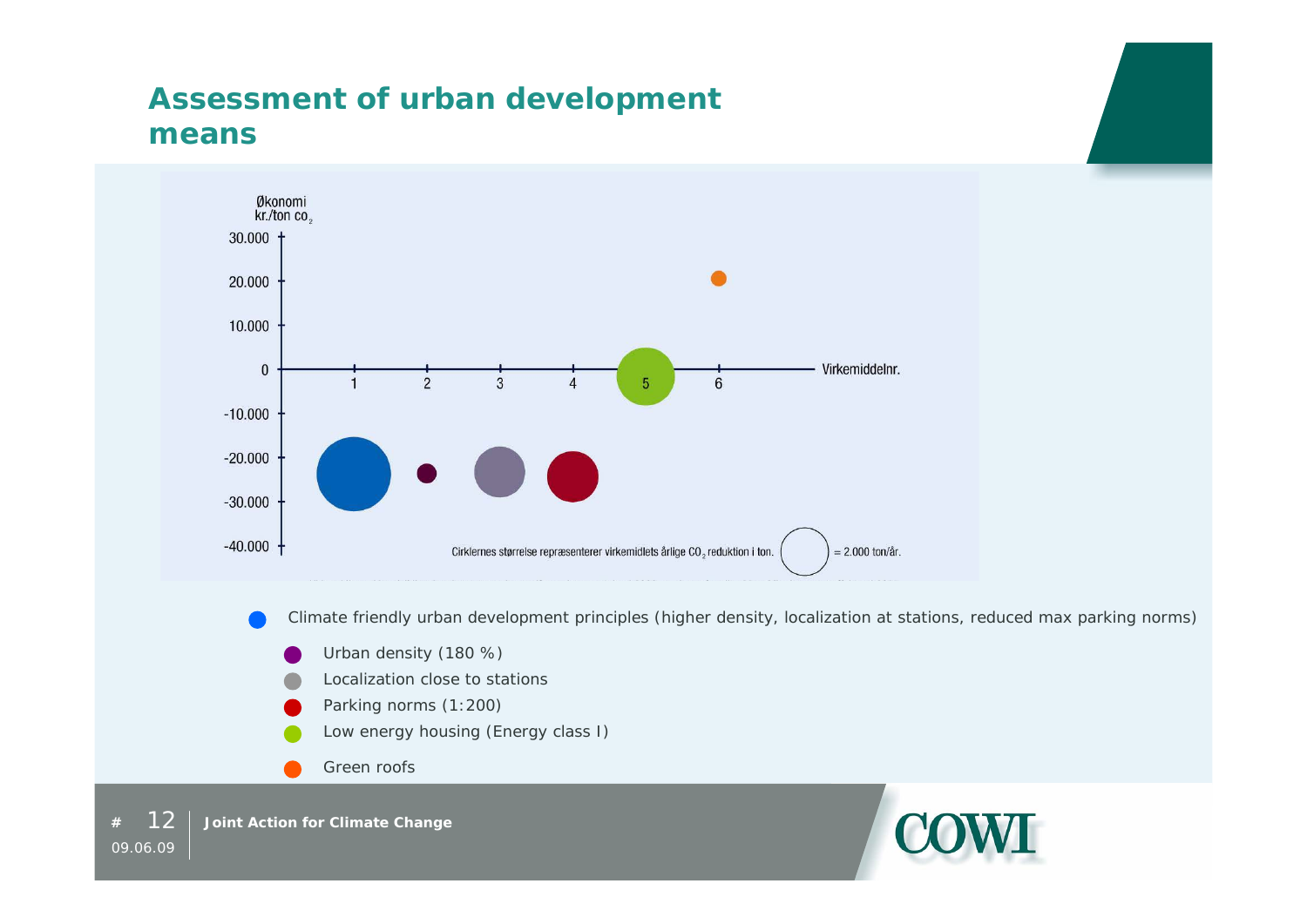## **Other examples of urban plannings relation to climate change mitigation/I**

- $\bullet$  Localization of companies in larger and medium size cities
	- Ca. 40 % reduction by locating in the city instead of out side the city



**#**

13

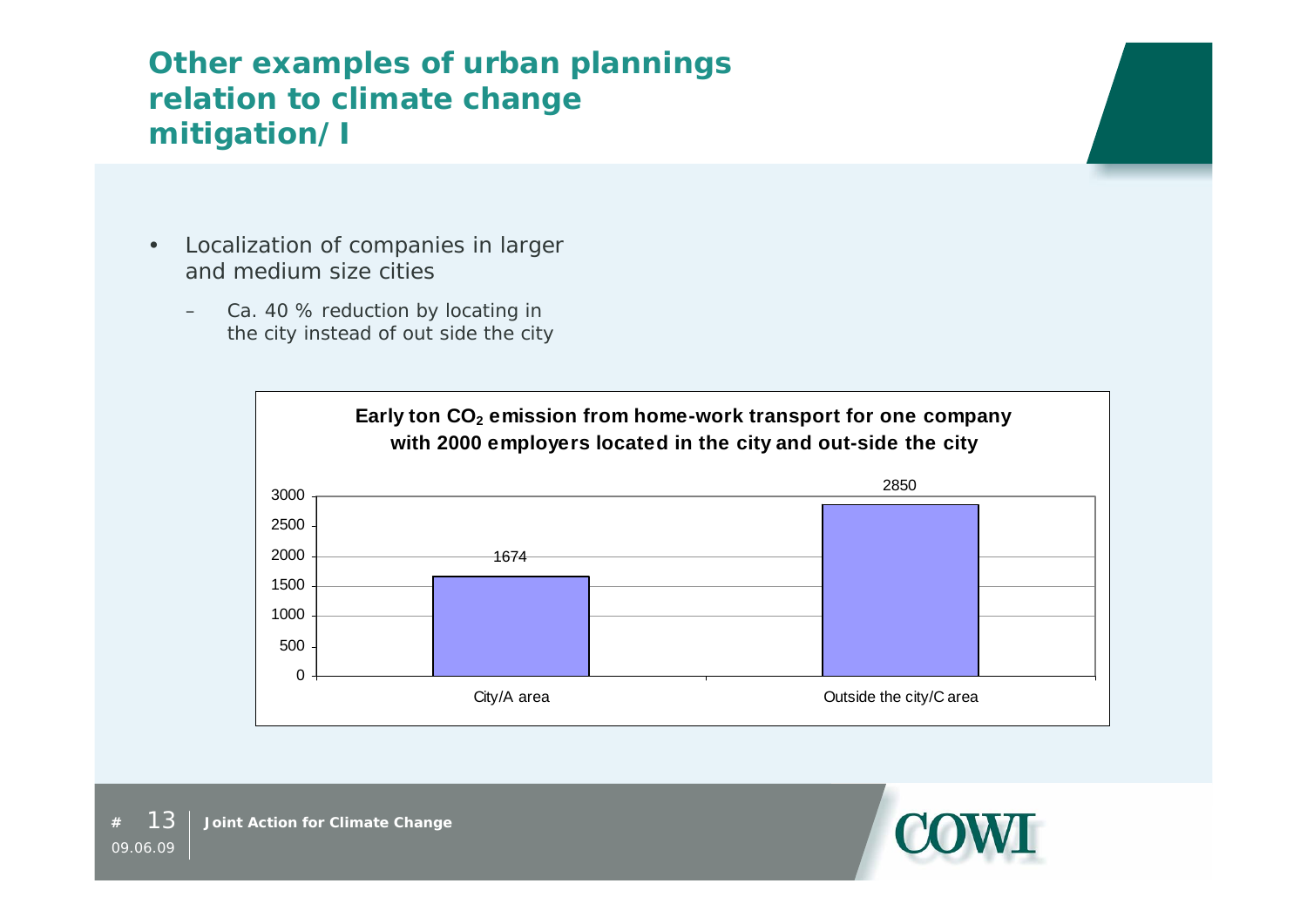## **Other examples of urban plannings relation to climate change mitigation/II**

- $\bullet$  Transfer of transport from car to bicycle on short trips
- $\bullet$ By implementation of:

| <b>Reduction in passability of</b><br>cars                                                                                                         | <b>Parking restrictions</b>                                                                                                                                                                                    | <b>Increased passability for</b><br>bicycles                                                                                                            |
|----------------------------------------------------------------------------------------------------------------------------------------------------|----------------------------------------------------------------------------------------------------------------------------------------------------------------------------------------------------------------|---------------------------------------------------------------------------------------------------------------------------------------------------------|
|                                                                                                                                                    |                                                                                                                                                                                                                |                                                                                                                                                         |
| E.g.                                                                                                                                               | E.g.                                                                                                                                                                                                           | E.g.                                                                                                                                                    |
| <b>Zones with speed restrictions</b><br>- 40 km/h or 30 km/h.<br>One-way traffic.<br>Speed restrictions through<br>e.g. visual road layout, signs. | ■Reduction of central parking<br>and establishing new parking<br>at the city-center edge.<br>Increase of parking rates.<br>■Time restriction on central<br>parking places.<br>■ Free parking for electric cars | ■One-way traffic not for<br>bicycles.<br><b>Bicycles allowed to drive</b><br>before cars<br>Routes reserved for bicycles.<br>Norms for bicycle parking. |

**#**

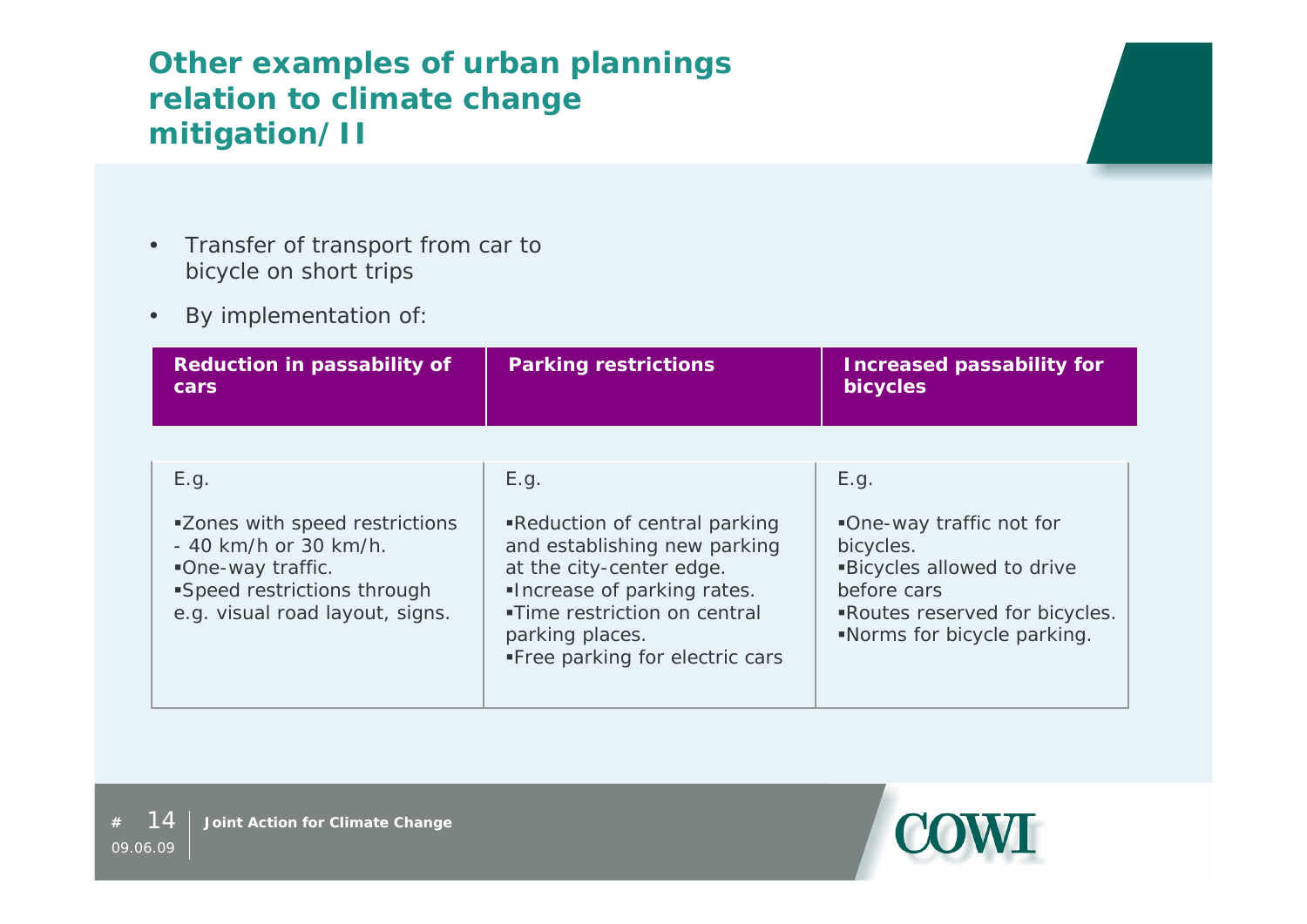### **Other examples of urban plannings relation to climate change mitigation/II**

….car transport is reduced by 9 % at the short trips - and thereby a reduction in  $CO<sub>2</sub>$  emissions:



**#**

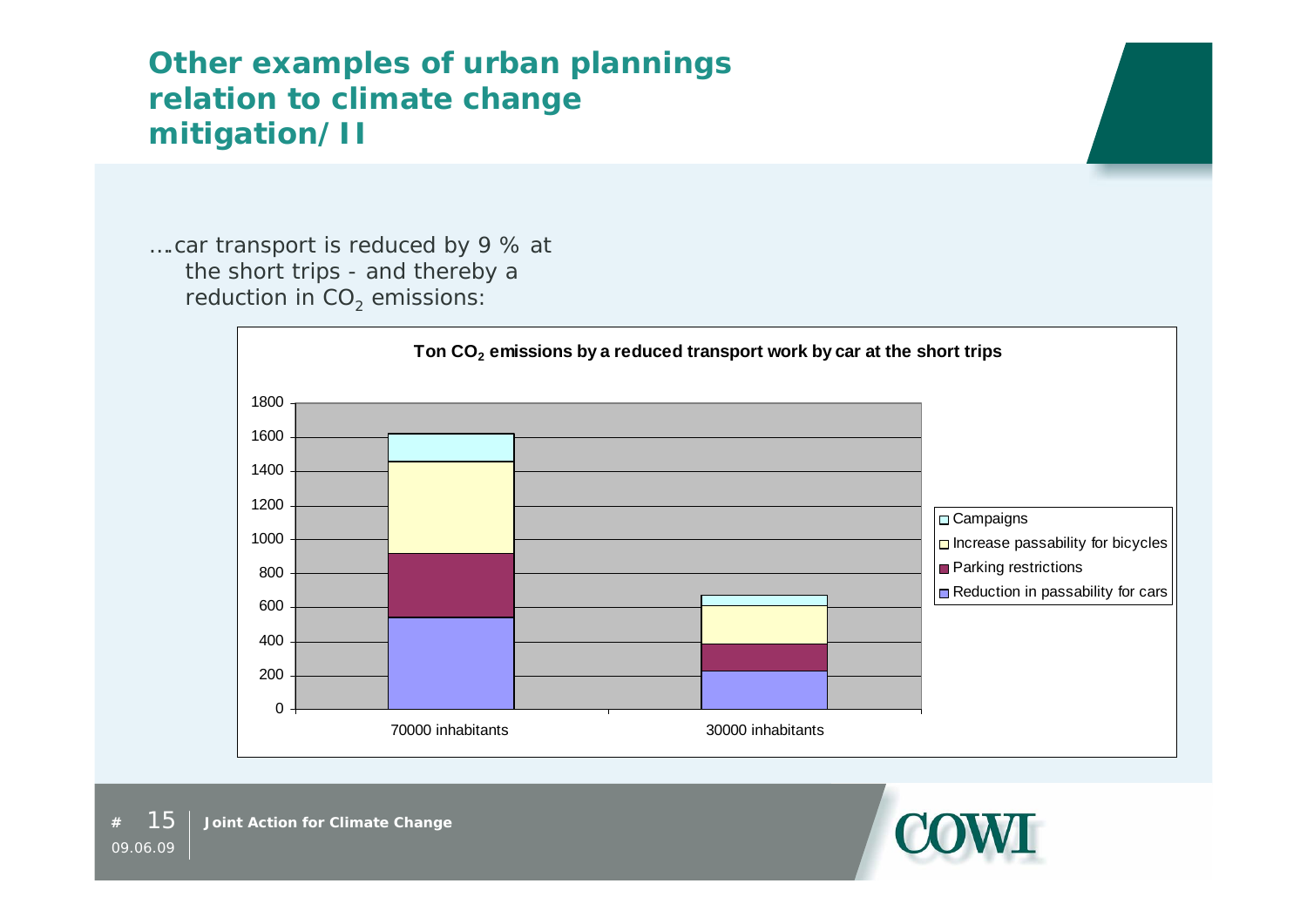## **Conclusion: Urban planning and climate change mitigation**

#### Planning and urban development means can:

- $\bullet$ Reduce CO<sub>2</sub> emissions
	- Especially in relation to transport related emissions!
- $\bullet$  Can be implemented now - not necessary to wait for technological development, change of legislation etc.
- $\bullet$  It is possible to integrate and calculate the mitigation effect of municipal planning and urban development





**#**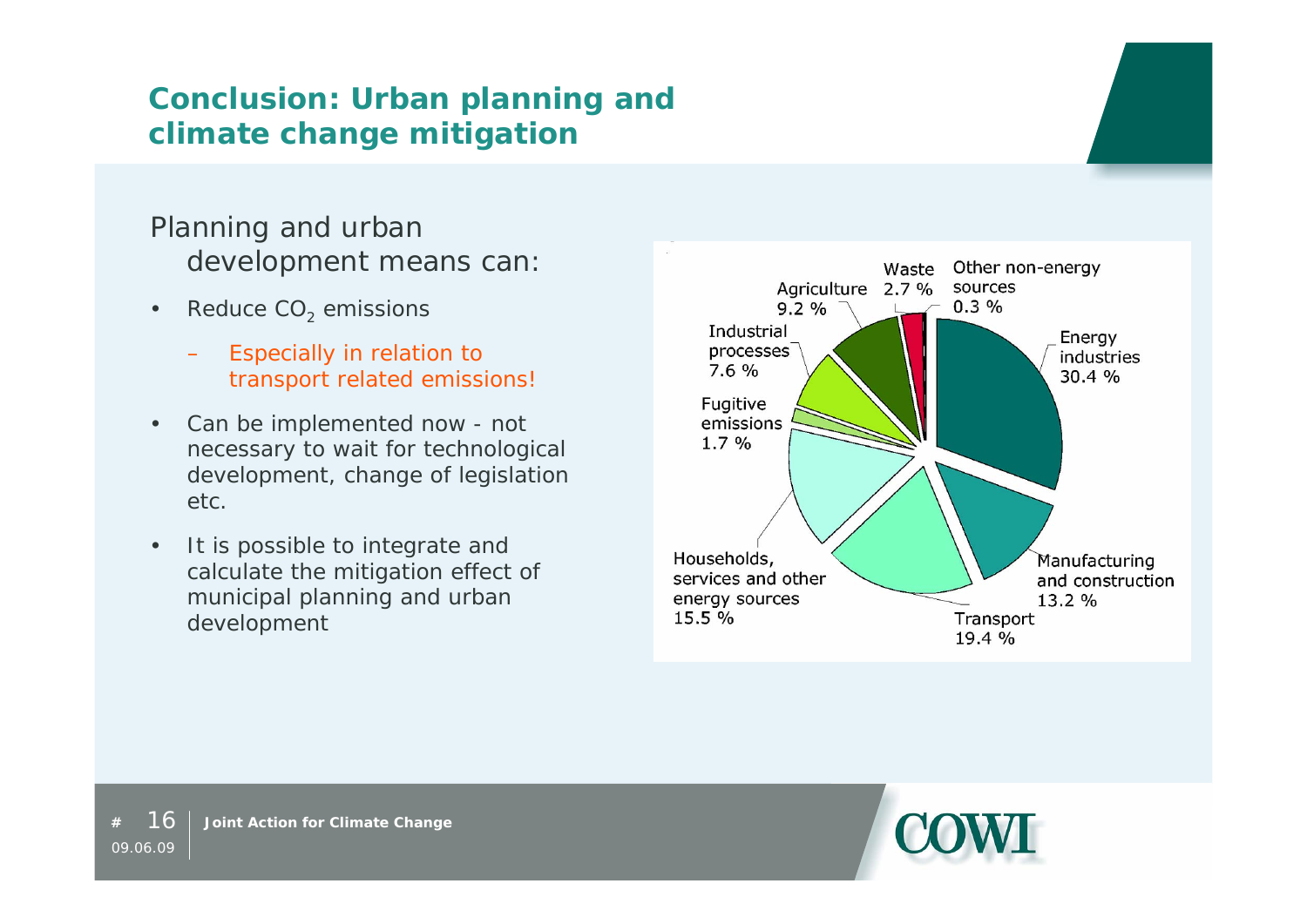#### **Climate change mitigation is one part of the whole!**



Mitigation needs to be viewed and assessed

in relation to other interests



Examples of potential conflicts and synergies:

#### O **Increased urban density to reduce car dependency**

- $\bullet$ Can reduce open spaces to enable water inundation and thereby conflict climate change adaptation
- $\bullet$  Can reduce solar earning and passive solar heating and thereby be an obstacle to passive houses and increase the energy demand for electric lighting

#### 0 **Green roofs/other greening of buildings can reduce the need for cooling and heating**

- $\bullet$ Can support climate change adaptation due to reduction of storm water runoff
- . Recreational value
- ٠ Improve air quality, e.g. for particles

#### **Strive for synergies and make sure of 'the whole'!**

 17 **Joint Action for Climate Change** 09.06.09

**#**